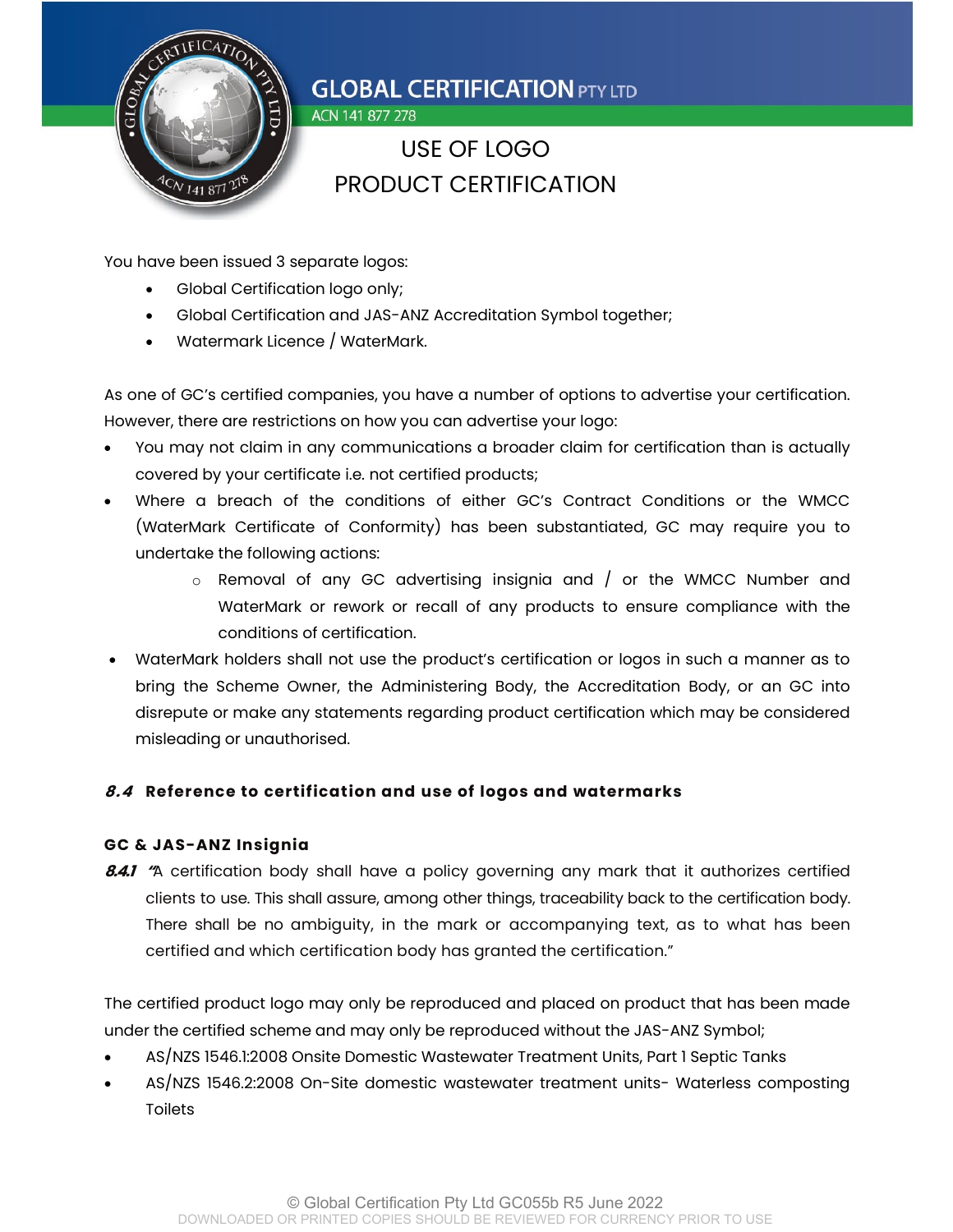

ACN 141 877 278

# USE OF LOGO PRODUCT CERTIFICATION

- AS/NZS 1546.3:2008 Onsite Domestic Wastewater Treatment Units, Part 3 Aerated Wastewater Treatment Systems (transition to 2017 to be completed by 2026 in some states)
- AS 1546.3 :2017 On Site Domestic Wastewater Treatment Units Secondary treatment systems
- AS 1546.4:2016 On Site Domestic Wastewater Treatment Units Domestic Greywater Treatment systems.
- SAMP 101:2017 On Site Domestic Wastewater Treatment Conformity assessment requirements for AS1546.3 and AS1546.4.
- AS/NZS 4766:2006 Polyethylene Storage Tanks for Water and Chemicals transition to 4766:2020
- ATS 5200.026:2004 Technical Specification for Plumbing and Drainage Products, Part 026: Cold Water Storage Tanks
- AS 3735:2001 Concrete Structures retaining liquids

If you use the logos in a manner which complies with the requirements above the logo can be used in the following ways:

- The GC Logo by itself "Usual Method"
- Both the GC logo and the JAS-ANZ logo together

Use of the JAS-ANZ Accreditation Symbol without the GC logo is prohibited by a JAS-ANZ requirement (JAS-ANZ Procedure #3, Rules of Procedure Governing the use of the Accreditation Symbol), this is outlined in the original Contract/Application you have already signed and agreed to.

Where the logo is used on product, it must be used in conjunction with your certification details.



Whilst both logos have distinctive colouring, they may be reproduced in a mono colour of the company's choice to fit existing corporate colour schemes. The JAS-ANZ logo may not be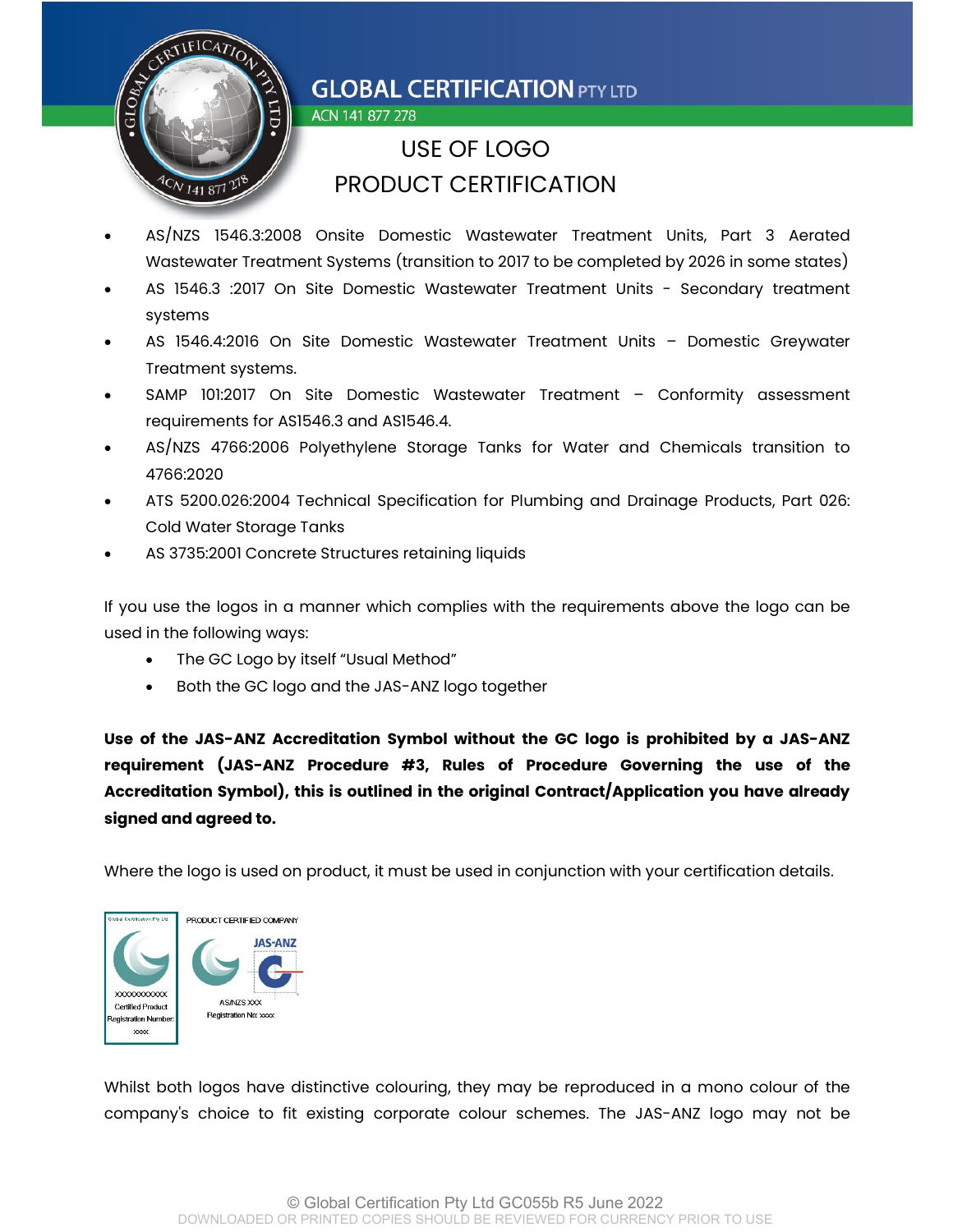

ACN 141 877 278

## USE OF LOGO PRODUCT CERTIFICATION

reproduced in any combination of colours except PMS Reflex Blue and PMS 485 Red. The Management System Standard and Certificate Registration number is placed underneath the Logo. Size of the logo/s and text is your choice, however the text must be legible and the GC and JAS-ANZ logos must be of the same size.

#### WaterMark Insignia

The application of a WaterMark on a plumbing and drainage product is a requirement under the PCA and when applying for product certification, it is important to resolve the issue of product marking at an early stage. To change marking requirements at a late stage in product development could entail additional cost. Techniques such as moulding, casting, etching, ink printing, embossing, labelling, painting, stamping, or laser printing, should be considered to produce the desired effect Planning allows for time to evaluate the best method of incorporating the WaterMark on the product. When applied, the WaterMark shall be clearly visible and legible. In addition to the Mark of Conformity, any other marking called up by the applicable specification must be included.

In a limited number of cases, where the WaterMark can't directly be applied to the product, the packaging shall bear the appropriate WaterMark

Due to the complexity of products, there are many different ways of positioning the WaterMark on products.

Wherever possible, GC shall provide guidance and consider any proposals put forward. Some of the main criteria in positioning the WaterMarks are as follows:

- The WaterMark shall be clearly visible on the finished product to indicate the product is certified.
- The position of the WaterMark shall clearly indicate the applicable specification to which the product is certified.
- Where components are combined, the WaterMark shall be positioned to clearly indicate that the complete assembly is certified.